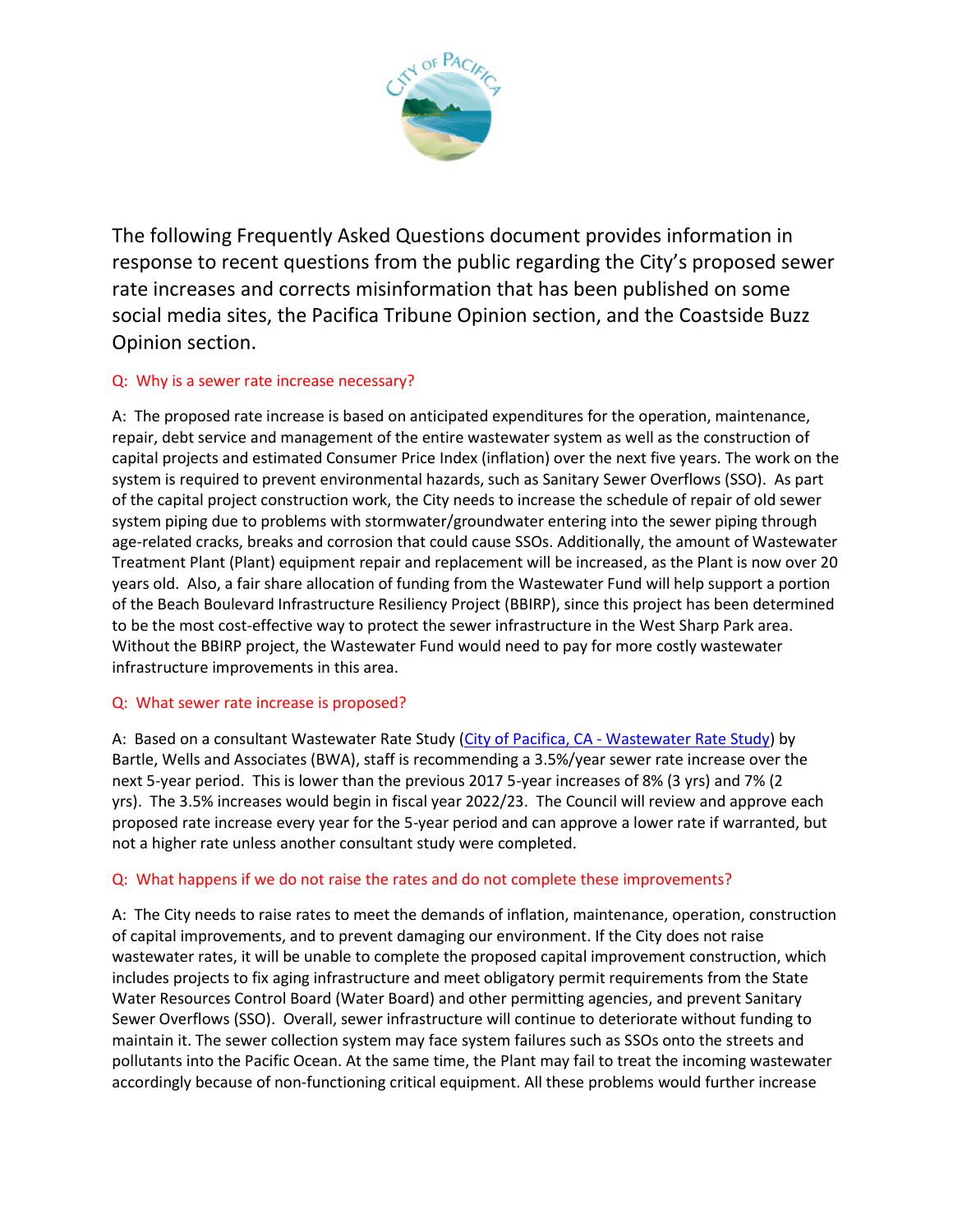costs for all users, be environmentally hazardous and subject the City to large fines from permitting agencies such as the Water Board.

#### Q: How do the City's sewer rates compare to other agencies?

A: The surveyed average monthly sewer bill for a single-family home using 5 units per month is \$96.70. The City's sewer rates compare favorably with regional agencies and are in the average range at \$94.07 with a proposed increase to \$97.36. Cities on the lower end of the scale may not have recently assessed needs of their capital construction program, which would increase their rates. This information was part of the Sewer Rate Study that can be viewed at City of Pacifica, CA - [Wastewater Rate Study](https://www.cityofpacifica.org/depts/pw/wwt/wastewater_rate_study.asp)

#### Q: Is the increase to the sewer rates a tax?

A: No. The increase is a fee. Utility fees are changed to recoup the cost of providing service to users of the utility. The proposed increase is based on a professional sewer rate study that determined the needed increase. In the case of the City's sewer fees, the fee increase will cover costs related to inflation, operations, maintenance, debt service and the proposed implementation of necessary improvements to the sewer program (Capital Improvement Program) and protection of sewer infrastructure.

#### Q: How can I find out how my utilities are routed to my property and how the proposed sewer improvement/protection recommendations impact my property?

A: Information related to the existing collection system and maps of the system can be found in both the 2011 Collection System Master Plan and the updated 2021 Master Plan located at [https://www.cityofpacifica.org/depts/pw/wwt/wastewater\\_collection/sanitarymp.asp](https://www.cityofpacifica.org/depts/pw/wwt/wastewater_collection/sanitarymp.asp)

## Q: Why am I required to help pay for recommended sewer infrastructure projects and protection of sewer infrastructure in areas of the City away from where I live?

A: The City's sewer system is an aggregate system that is composed of several parts including the sewer piping, pump stations and Calera Creek Water Recycling Plant. The system as a whole cannot function without all of these key elements and the environmental benefits of the system are realized by all rate payers. Therefore, projects that assist or improve the system are contributed to by all users of the system.

## Q: What is the Beach Boulevard Infrastructure Resiliency Project (BBIRP) and why is staff proposing that the sewer fund make a fair share contribution to this project?

A: The BBIRP in West Sharp Park is being designed to create a multi-benefit solution to protect public infrastructure, recreational activities, residents and businesses in the West Sharp Park neighborhood, and the community at large, from further impacts due to continued coastal erosion. During the Planning and Feasibility Study, a majority of received public input favored a three-component solution that included a secant seawall, rock revetment and beach nourishment that was ultimately approved by the City Council. From October 2020 through April 2021, there were four Zoom Workshops conducted for the BBIRP that were supplemented with on-going online engagement. Workshops, and the project in general, were marketed through the following methods. Postcards for each workshop were sent to 1200 residences and businesses in the West Sharp Park area closest to the project site. Physical signage was placed along the promenade and pier abutment. Ongoing social media blasts were put out on NextDoor, Facebook, and Twitter. Major advertisements and announcements were distributed through the City's weekly newsletter and Connect with Pacifica. The Pacific Tribune published articles regarding the project and workshops. Through all these methods, residents and stakeholders were encouraged to sign up for the emailing list that ended up with over 300 names and email addresses. The Zoom workshops were held with up to 85 attendees at each. These meetings were streamed live via PCTV and posted on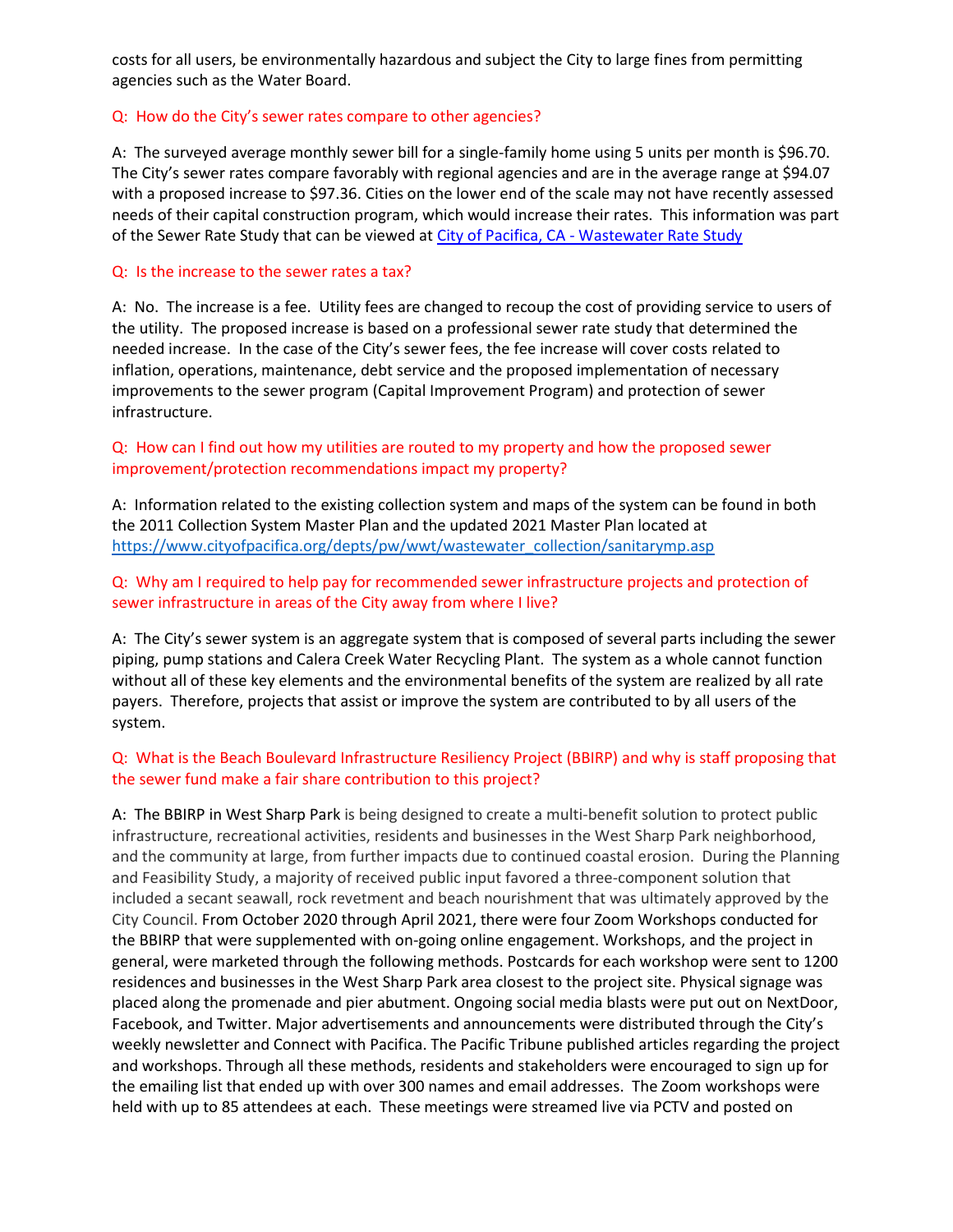YouTube and the project webpage. Each meeting had a post workshop survey to allow the public to continue to express comments. The City also conducted an online survey that received 830 comments via an interactive map and approximately 200 individual comments.

The recent 2021 Collection System Master Plan Update (link previously provided) cited a contribution to the BBIRP project as the most cost-effective way to protect the sewer infrastructure in this area of Sharp Park. Costs related to relocation of sewer infrastructure, if the BBIRP project was not constructed, were included in the BBIRP Multi-Hazard Risk Assessment, stating relocation costs would be approximately \$40M. The fair share contribution from the sewer fund to the BBIRP is related to this cost. Sewer relocation costs were developed in 2021 without the benefit of a detailed design for the work. Based on the complexity of reestablishing the gravity flow of the system, uncertainty of a location where the associated pump station could be moved for the system to work and continued inflationary pressures, it is likely the relocation would be more costly than the original estimate. The Multi-Hazard Risk Assessment can be found in the document section of the following link and also includes projected costs for relocation of other utilities in the area.

[https://www.cityofpacifica.org/depts/pw/engr/current\\_projects/beach\\_boulevard\\_infrastructure\\_resili](https://www.cityofpacifica.org/depts/pw/engr/current_projects/beach_boulevard_infrastructure_resiliency_project/default.asp) ency project/default.asp.

## Q: What is the condition of the sewer infrastructure in the West Sharp Park area?

A: The sewer infrastructure in West Sharp Park is generally in good condition. The main line down Beach Boulevard was upgraded to a SDR-PVC pipe which has a significant life-expectancy of 100 years or more. The collection system lines are cleaned and inspected yearly, and repairs completed as needed. The Sharp Park Pump station is also in good condition and additional upgrade work is in process which includes odor reduction and noise abatement.

#### Q: Does the 5-year rate increase include the total \$40M fair share contribution to the BBIRP?

A: No. The 5-year rate increase includes a \$10M contribution to the BBIRP, with funding contributions expected toward design and environmental permitting as well as construction. The Wastewater 10-year capital improvement program shows future outlays for the project in year's 6, 7 and 8 of \$10M each year. This is because it is anticipated that the construction work for the project will be concentrated in these later years. A new 5-year rate study must be approved at the end of the currently proposed 5 year rate increase period and would show this final \$30M contribution.

#### Q: If we don't spend fair-share sewer fund money towards the BBIRP, would the rates go down?

A: No. If BBIRP is not constructed, then ultimately the funds would need to be spent for the relocation of sewer infrastructure in West Sharp Park. This alternative is expected to cost more than the sewer fund's fair-share of the BBIRP.

## Q: The Wastewater rate study provides a recommended capital improvement program and wastewater costs for a 10-year period. Will the rate change amounts continue beyond the 5-year period?

A: The study projects the need for additional 3.5% increases for five years past the end of the currently proposed 5-year rate increase. However, a new 5-year rate study would need to be conducted at the end of the proposed rate increase period and a new public hearing held.

Q: Why are loans being recommended for the improvements? Will the loans be able to be paid back from the rate increases or will it add liability to the City's budget for many years?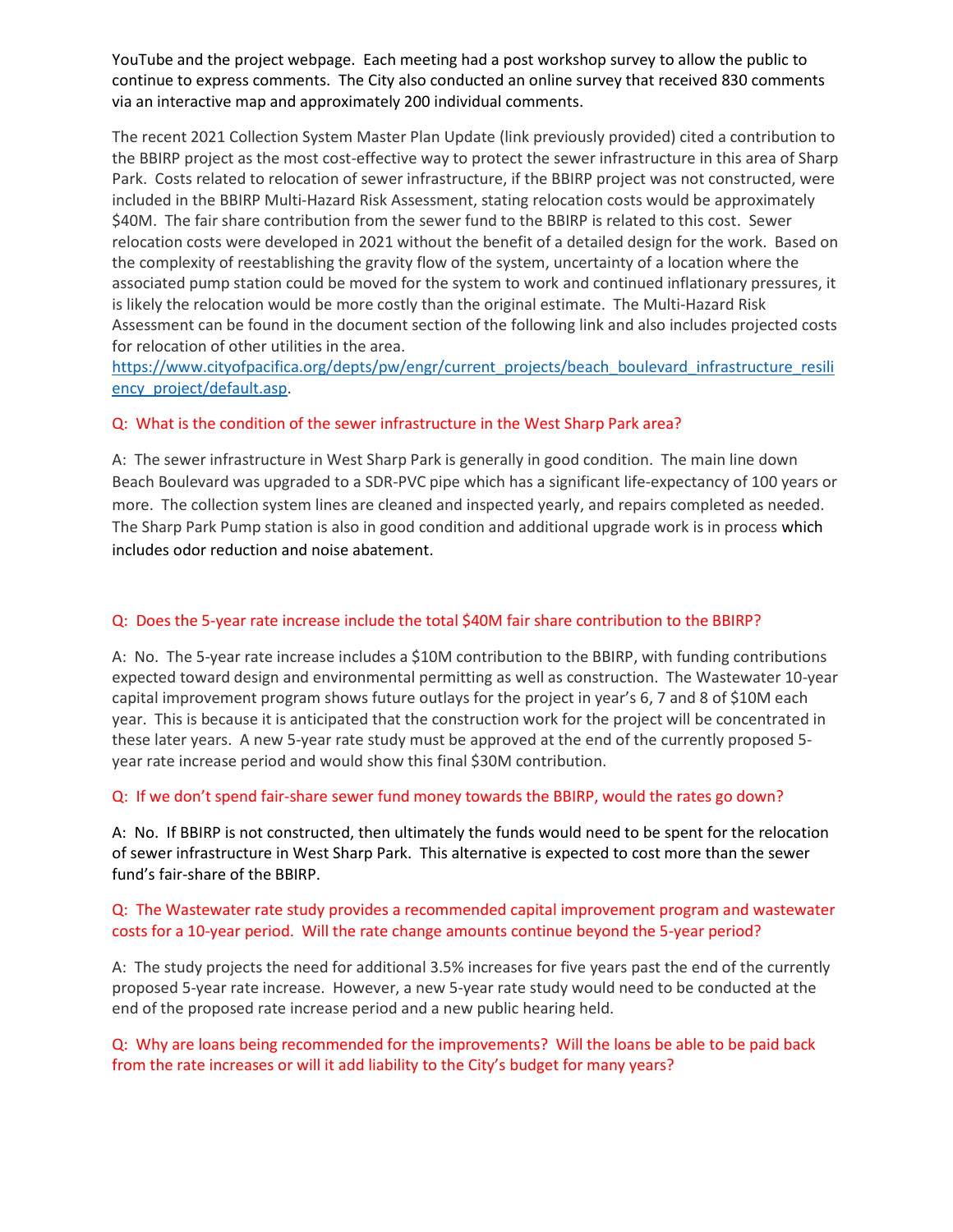A: Large capital projects are normally financed with loans, especially when public agencies such as Pacifica do not have available cash on hand. Cities have access to low-cost Muni bond markets and state and federal low-cost loan programs for sewer projects to make it feasible to fund large sewer capital projects. The sewer rate financial consultant is projecting that the recommended loans will be able to be paid back from the recommended sewer increase alone. The term of the loan can vary from 15 to 30 years typically, depending on the amount borrowed and the interest rate. Debt service to pay back the loan is paid annually for the term out of the sewer rate revenues.

## Q: How will long-term loans impact the City's ability to receive more funding for other capital projects?

A: The BWA Study shows the City has strong debt service coverage in the Wastewater Enterprise Fund (net revenues of the sewer enterprise of at least 1.43x annual debt service that will increase positively to 1.75x by year 10). The Wastewater Fund is projected to remain in good financial standing with the ability to access further debt financing over the project period, as needed.

## Q: Does the City allow for public engagement on key projects?

A: The City Council and City staff value community engagement and it is one of seven Council Goals. Engagement takes different forms for different projects, depending on time and budget allocated for those projects and Council direction, ranging from table-top community interaction meetings such as was done for Housing issues and Plan Pacifica, to multiple and in-depth community meetings such as was done for the Beach Boulevard Infrastructure Resiliency Project Phase 1 and Manor Drive Overcrossing Project, to multiple public meetings at Commission/Committee/City Council meetings such as was done with the Heritage Tree Ordinance Update, Park In-lieu Fee, and Wastewater Rates. All of these enhanced engagement processes entail promotion of the meetings, and information transparently provided through many communication channels – web, social media, Connect with Pacifica, etc. In addition, specifically regarding wastewater issues, staff offered a tour and discussion of wastewater facilities to an interested group.

## Q: How does the City know all of the proposed sewer expenditures for the proposed sewer capital program are fair and appropriate, including the contribution to the BBIRP?

A: The City hired a consultant that specializes in wastewater finances, Bartle Wells and Associates (BWA), to complete the study that provided the financial recommendations related to the City's sewer program. BWA looked at inflation, cost of operations, bond service, maintenance and the projected 5 year Capital Improvement Program (CIP) that will pay for needed repairs and upgrades to the system. Past rate increases are also factored into the analysis. BWA then analyzes the rate structure to support these elements. More refined costs related to the CIP are achieved through the design and bidding process. If significant differences between the projected 5-year CIP and the bids occur, adjustments to the rates can be considered during the annual budget and rate approval process. A contribution to the BBIRP to protect the sewer infrastructure in West Sharp Park has been reviewed by BWA and the City Attorney's Office and both have deemed all expenditures, including this contribution, appropriate.

#### Q: Why can't the City receive grants for the sewer infrastructure work?

A: Sanitary sewer infrastructure grant funding typically has eligibility requirements related to the community's average median income (AMI) and the project type. Because the income average in Pacifica is over the state average, Pacifica will not qualify for grants with AMI requirements and these make up most grants. Related to project-based grants, these typically deal with specific types of projects, such as a new centralized treatment project, that don't currently apply to the list of needed City sewer projects. However, City staff is continually seeking feasible grant funding sources to assist with project funding.